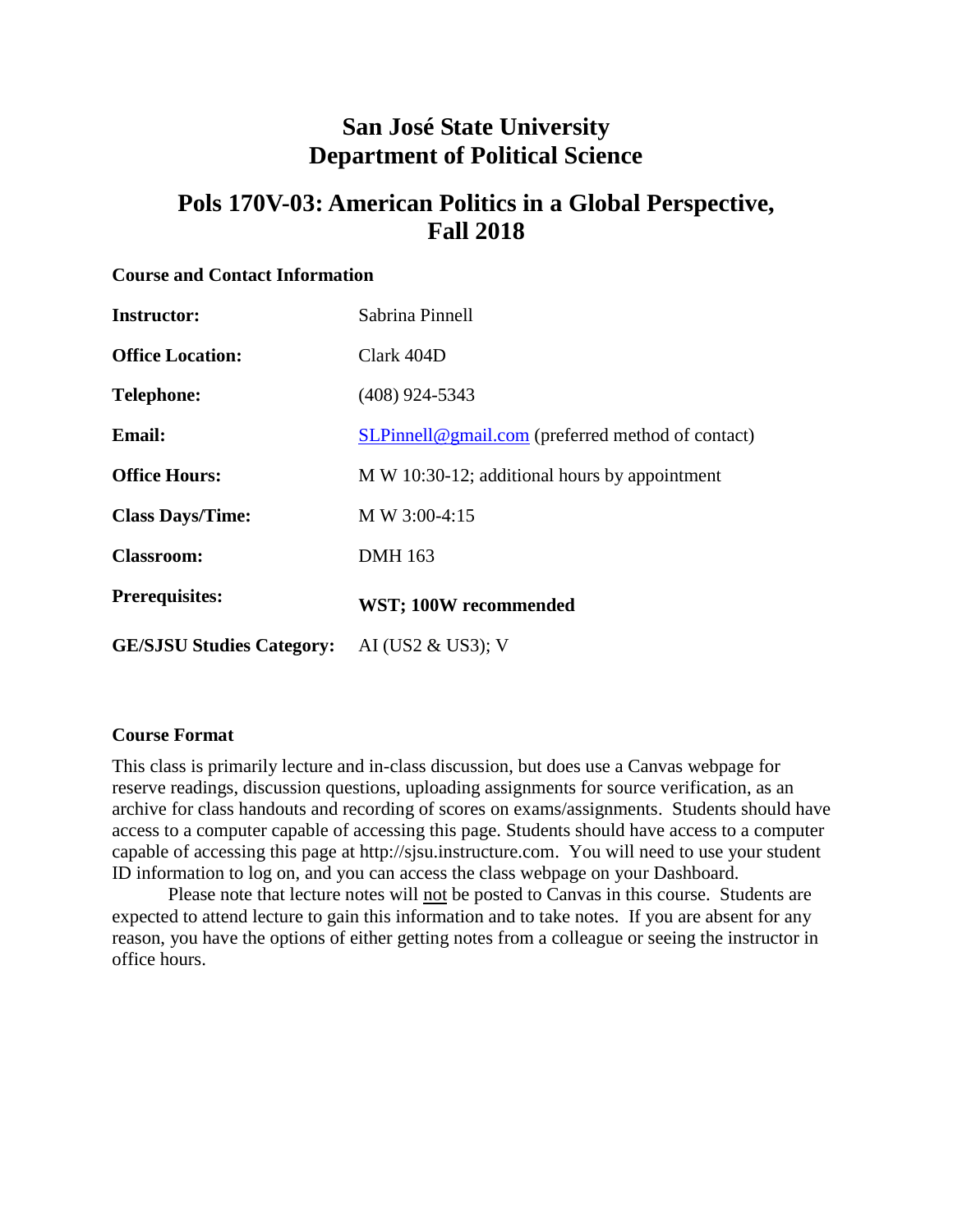## **Course Description**

This course is a survey of U.S. and California political institutions and culture in comparison with political institutions and cultures outside the U.S. It is designed to fulfill two goals. It gives students knowledge about American political institutions (GE areas US2 and US3), culture and behavior to familiarize them with the politics of the U.S., as well as the roles they do and could play in its political system. But compared to most American Politics courses, this course does so in a comparative fashion, and we will compare American institutions, culture and behavior with those of other countries to provide a broader perspective about concepts of politics and the place of people within it. This course therefore covers GE area V as well. At the conclusion of this class, you should not only be able to describe how American politics works and how its unique culture and environment affects political behavior, but be able to make comparisons with other countries and cultures.

This class has the prerequisites of completing your core GE courses, passing your writing skills test and having upper division standing.

## **Department of Political Science Learning Outcomes**

The Political Science Department has the following objectives for its students:

- 1) Breadth: Students should possess a broad knowledge of the theory and methods of the various branches of the discipline.
- 2) Application: Students should be able to apply a variety of techniques to identify, understand, and analyze domestic and international political issues and organizations.
- 3) Disciplinary methods: Students should be able to formulate research questions, engage in systematic literature searches using primary and secondary sources, have competence in systematic data gathering using library sources, government documents, and data available through electronic sources, should be able to evaluate research studies, and should be able to critically analyze and interpret influential political texts.
- 4) Communication Skills: Students should master basic competencies in oral and written communication skills and be able to apply these skills in the context of political science. This means communicating effectively about politics and/or public administration, public policy, and law.
- 5) Citizenship: Students should acquire an understanding of the role of the citizen in local, state, national, and global contexts and appreciate the importance of lifelong participation in political processes.

## **GE Learning Outcomes (GELO)**

This class fulfills the American Institutions (US2 and US3) General Education requirements, along with the SJSU Studies V General Education Requirement. In order to achieve the objectives of these requirements, upon successful completion of this course, students will:

LO1: study how political decisions are made, their consequences for individuals and society, and how individual groups may affect the decision-making process. As students study the meaning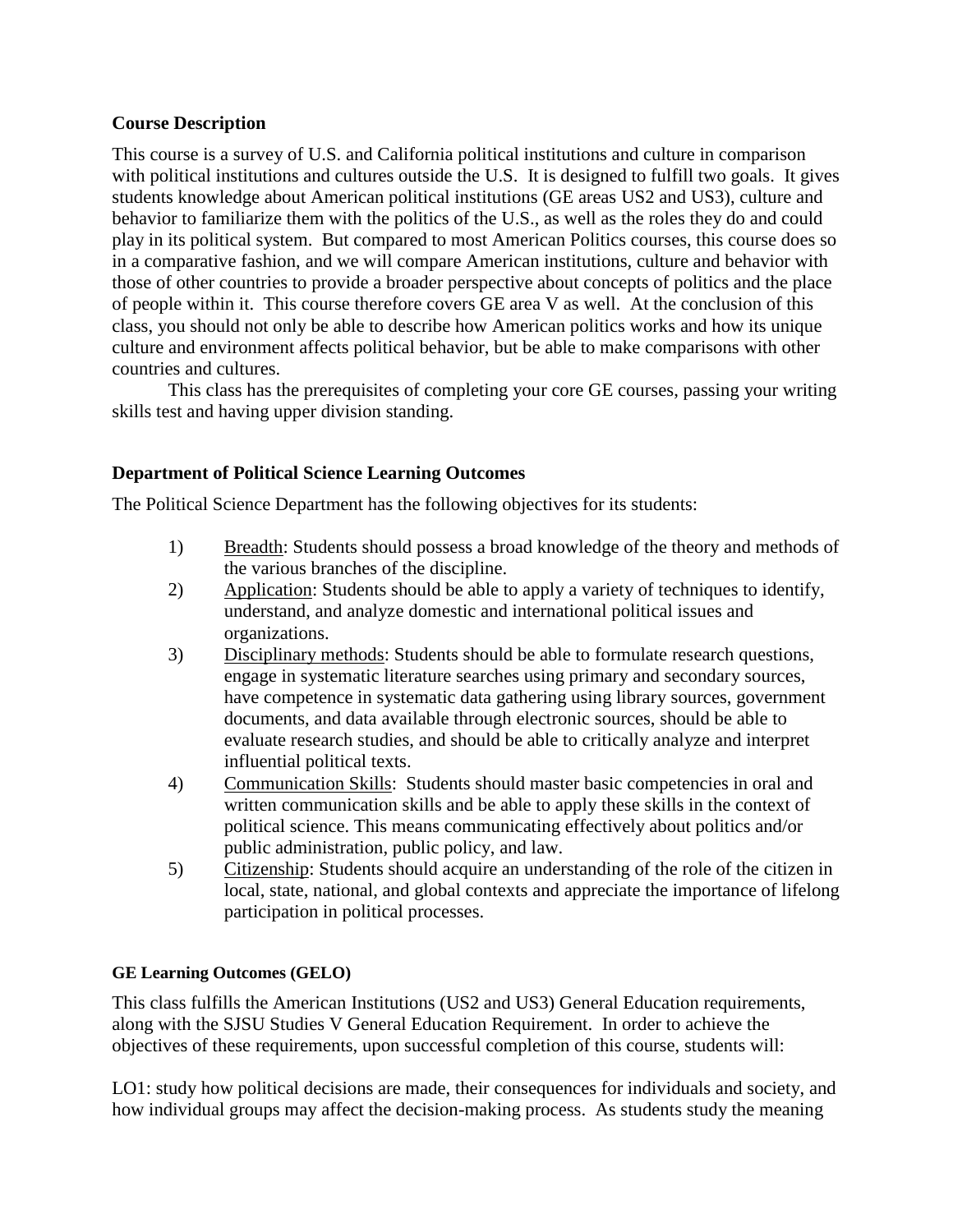and content of the democratic process as it has evolved in the United States and California, at a minimum, they should recognize:

- $\Box$  the foundations of the political system, including the evolution of the philosophies of the U.S. and California constitutions, political culture, separation of powers, bureaucracy, federalism, and relations among various levels of government. Students should also analyze the evolving institutions of government, including a study of the power of the President, Congress, and the Judiciary;
- $\Box$  the links between the people and government, including participation and voting, political parties, interest groups, and public opinion and socialization. Students should also analyze the rights and obligations of citizens, the tension between various freedoms of expression and due process and the maintenance of order, and the efforts to end racial and gender discrimination in both the public and private sectors of society; and
- $\Box$  the operations of California government, including the similarities and differences between the California and U.S. Constitutions, the relationship between state and local government in California, the basic issues of California politics, and a careful assessment of the impact of demographic changes on the history and politics of the state and the nation.

LO2: in terms of California government, show an understanding of tools of political action and collective decision-making at the local, state, national or global level.

LO3: articulate the values and assumptions that inform their civic engagement. These three learning objectives will be fulfilled through the midterm exam as well as the first three essays. The midterm focuses on knowledge of American and California institutions (federalism, separation of powers, relations between various levels of government, and their evolution). The essays address issues of political culture, participation and the relationship between citizens and American government, with comparisons between the U.S. and other countries where appropriate.

LO4: compare systematically the ideas, values, images, cultural artifacts, economic structures, technological developments, and/or attitudes of people from more than one culture outside the U.S.

LO5: identify the historical context or ideas and cultural traditions outside the U.S. and how they have influenced American culture.

LO6: explain how a culture outside the U.S. has changed in response to internal and external pressures.

These learning objectives will be fulfilled through examination of other countries and cultures (including but not limited to countries such as the Russian Federation, Germany, China and South Africa) throughout the semester in readings and discussion and four essays which require comparisons between American politics and culture with other countries.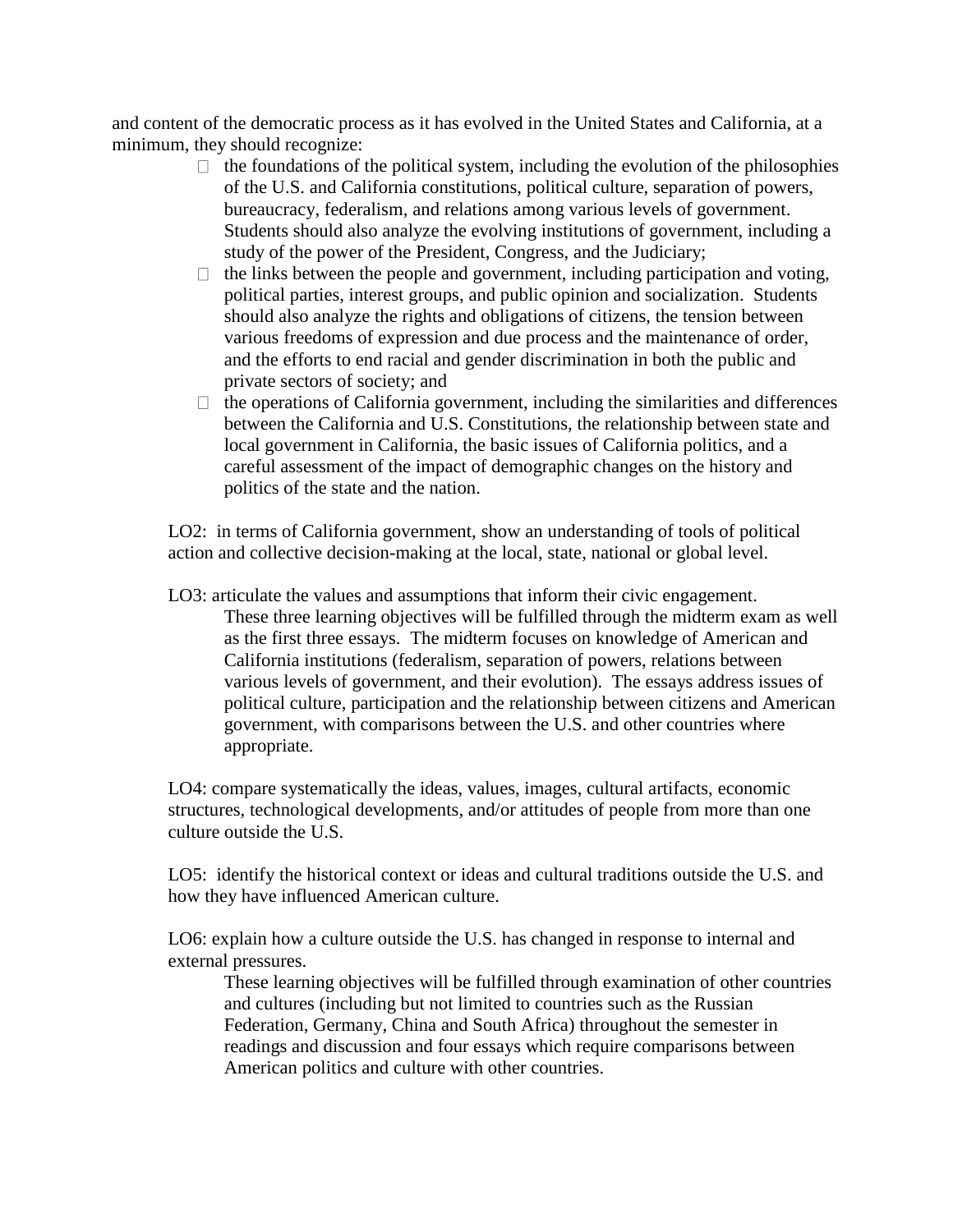When achieving these learning objectives, students will be required to fulfill the following:

Writing: Given the multiple GE requirements for the course, students will write approximately 4500 words in both out-of-class assignments and in-class-exams. The four essays assigned throughout the semester will be a minimum of 4 pages each (1000 words) for a total of at least 4000 words. In addition, there will be essays in both the midterm and final of 2-3 pages each. Your writing in this course will be assessed in terms of both form and content, with grammar and citations graded as well as your ability to convey information. It is expected that your writing will be clear, concise and correct.

Knowledge of Institutions: Students will be expected to show basic knowledge of American and California governmental institutions and be able to compare them to other countries. The midterm will serve as a major measure of your ability to show this knowledge.

Understanding of Civic Engagement: This course is designed to help students understand what is means to be a citizen in a political system, by cultivating knowledge about institutions and behavior in the U.S. but also putting it into perspective with those of other countries; this should result in a form of "cosmopolitan citizenship," with students having a sense of their role in political systems, how they can interact with it and their ability to effect change.

Diversity: Students will incorporate issues of diversity in an appropriate manner in discussion, on essays and exams. This course will consider multiple issues relating to diversity. For example, the course will consider civil rights, immigration, and equal opportunity legislation in the United States, and will pose contrasts between the American approach and the approaches taken by other countries. The course will assess student learning in this area through compare-and-contrast essays.

Because this is a V course, students should note that they are strongly encouraged to take courses to satisfy GE Areas R, S, and V from departments other than their major department.

## **Required Texts/Readings**

## **Textbook**

 $\overline{a}$ 

The major texts for this course are Neal Ginsberg, Theodore Lowi and Margaret Weir et al.'s We The People, 11<sup>th</sup> Essentials Edition (W.W. Norton, 2017; ISBN: 9780393283624)<sup>1</sup>, Raymond Smith's The American Anomaly: U.S. Politics and Government in Comparative Perspective, 3rd ed. (Routledge, 2014; ISBN: 9780415814331), and the League of Women Voters of California's Guide to California Government, 16<sup>th</sup> ed. (Sacramento, CA: League of Women Voters of California Education Fund, 2015, ISBN: 978-0-9632465-2-3). All of these texts are available through Spartan Bookstore. Some are also available either as electronic copies or to rent; please make sure to get these texts as soon as possible to begin reading.

<sup>1</sup> . We The People will be listed as WTP in the Schedule for readings.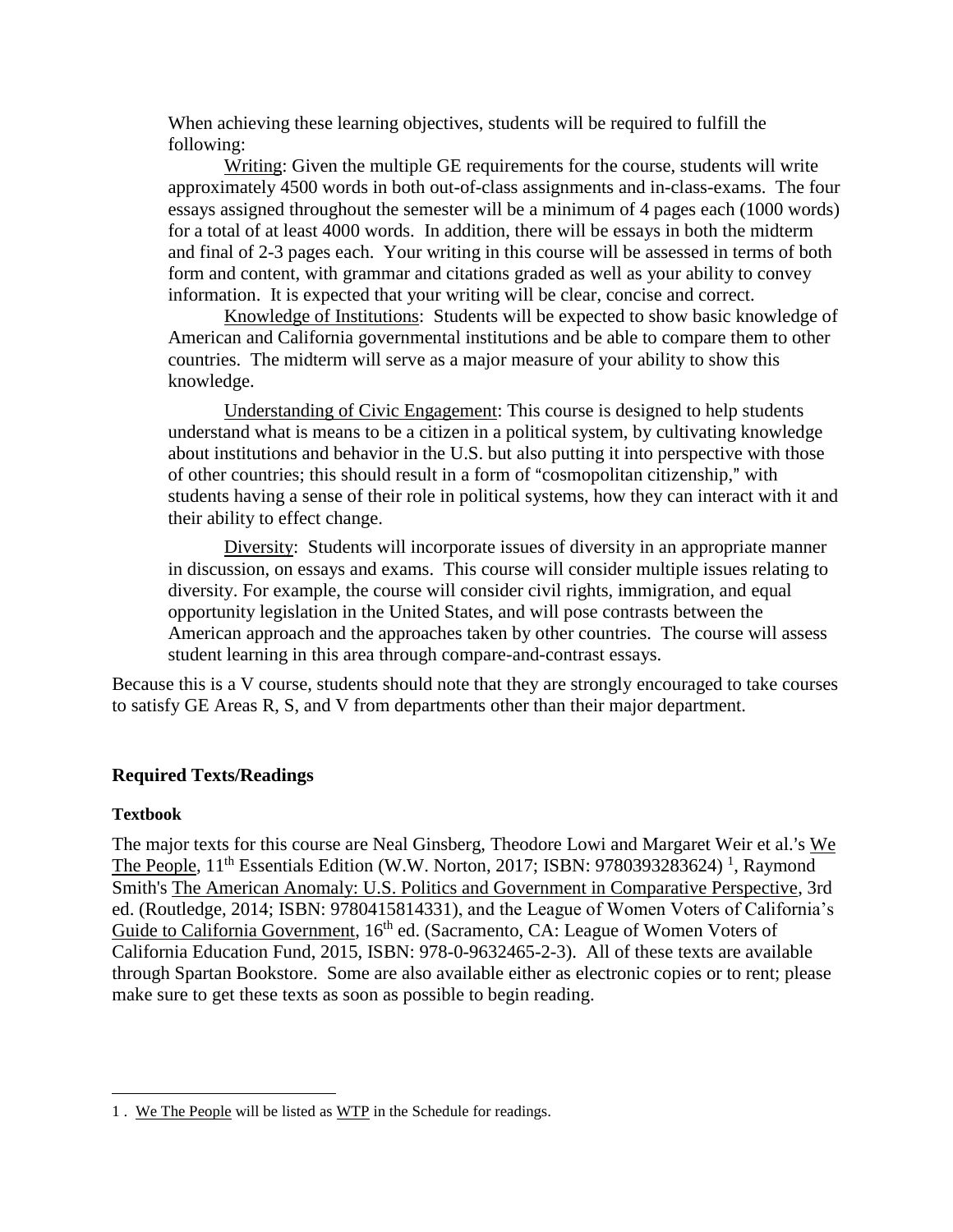#### **Other Readings**

 $\overline{a}$ 

Additional readings are also listed in the Schedule. While I do not upload class slides or notes to Canvas, I do have some handouts uploaded under "Notes" on the Canvas website to provide you with additional information for some sections. There are some reserve readings on the Canvas webpage for the class under "Files." We will also be using electronic texts that are available via the King Library website [\(http://www.sjlibrary.org\)](http://www.sjlibrary.org/). Finally, there are some texts that are available directly on the Web via links listed in the Schedule. *All readings for this course are required readings, unless labeled "recommended" in the Schedule*.

## **Course Requirements and Assignments**

SJSU classes are designed such that in order to be successful, it is expected that students will spend a minimum of forty-five hours for each unit of credit (normally three hours per unit per week), including preparing for class, participating in course activities, completing assignments, and so on. More details about student workload can be found at [http://www.sjsu.edu/senate/docs/S16-9A.pdf.](http://www.sjsu.edu/senate/docs/S16-9A.pdf)

This course includes the following methods to evaluate student performance:

| Participation                         | 60 points  |
|---------------------------------------|------------|
| Essays $(4 \times 80 \text{ points})$ | 320 points |
| Midterm Exam                          | 100 points |
| Final Exam                            | 60 points  |
|                                       | 540 points |

Participation: This course is designed to introduce students to the institutions, political culture and policy of countries with the U.S. as a base for comparison to other countries. Many of the issues we will discuss are intended to provoke discussion about the nature of political concepts such as why people vote, do other forms of political behavior, and establish a political identity. Consequently, there will be discussion in class on these topics as well as day-to-day questions and answers about the class material. Ideally, students should attend class as scheduled and with the reading for a section completed to participate in discussions when they occur. Attendance alone will not be used to determine this grade, but you should note that students who do not ask questions in lecture or take part in discussions when they occur will receive a lower grade for participation than students that do, even if the latter students have a perfect attendance record.  $2$ 

Midterm Exam: The midterm for this course (November 5, 2018) is a set of 20 multiple-choice questions and one essay question regarding topics on the institutions of American national government, Californian government and the other countries we have studied in comparison. A study guide will be given in advance of the exam to help you prepare, including possible essay question choices, but this test is closed-book and closed note. The multiple-choice questions are worth two points each, the essay sixty points for a total of 100 points. You should bring both a Scantron 882-E form and a large greenbook to the test. This exam will not be given in advance for any reason. Make-ups must be done within a week of the test date and times are at the

<sup>2.</sup> When Global Issue Topic discussions are explicitly scheduled (see Schedule), attendance may be taken to verify your participation.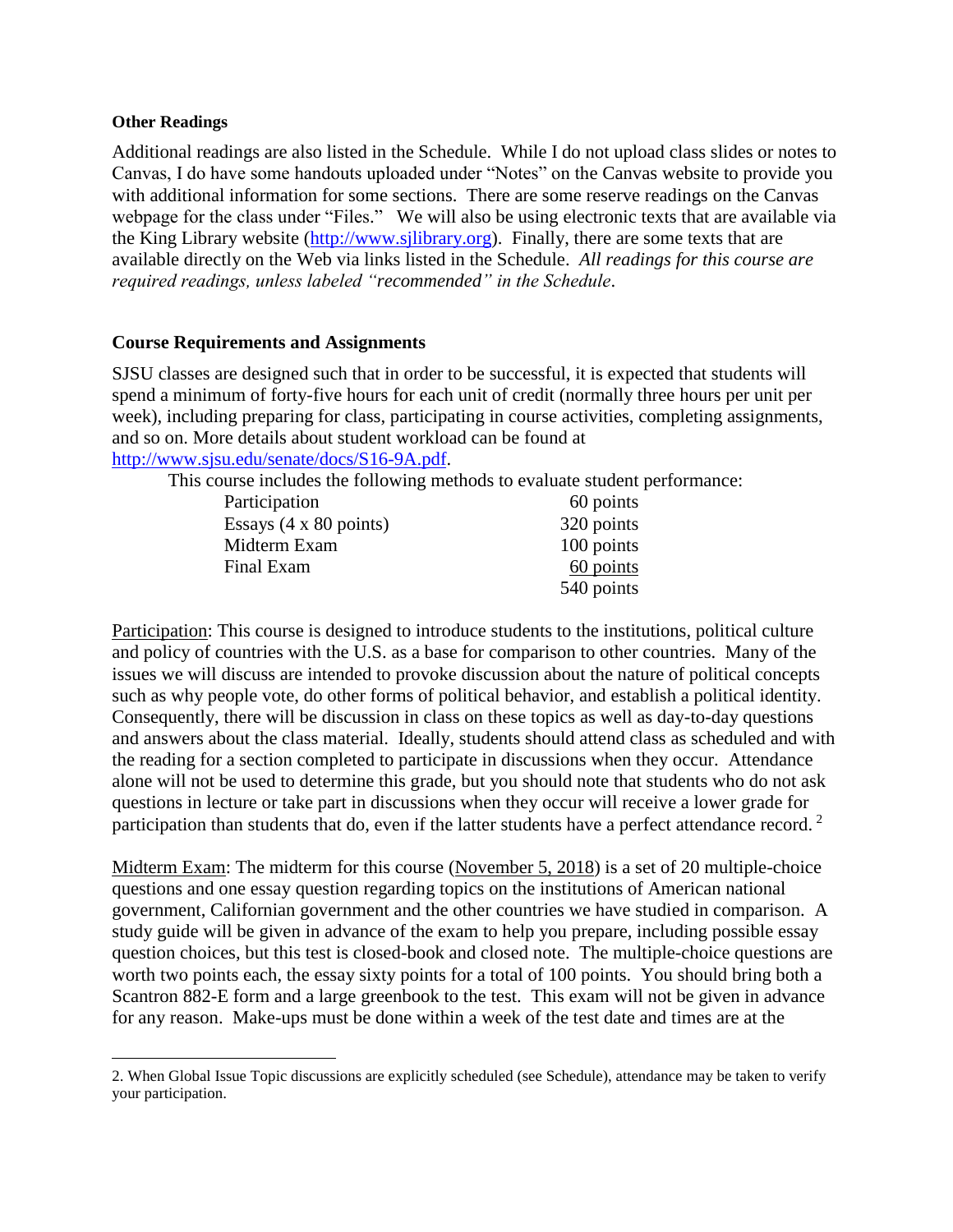instructor's discretion; please contact her immediately if an emergency occurs that requires a make-up.

Essays: Students will write four essays of 4-5 pages (1000-1250 words each) this semester, based on the Global Issues sections listed in the syllabus, but also using information from the preceding topics. Students will get these topics at least 1.5 weeks before papers are due to give them time to review material and write. These essays will require students to compare your knowledge of American politics and behavior with that of other countries we have studied in this course. Extra research is not required for these topics, but is encouraged if students wish to find information to illustrate their points outside class material. All material, whether quoted, paraphrased or summarized, must be cited properly in the essay. All essays must be turned in as a hard copy and uploaded to the class Canvas page (under "Assignments") for credit; see the Writing Policy below for more information.

Final Exam: The final exam is on December 14, 2018 from 12:15-2:30 in DMH 163. There will a choice of one of two essay questions to be answered in 2-3 pages in a large greenbook.<sup>3</sup> These question choices could come from the Institutional, Political Culture and Public Policy sections of the course. You will receive a list of prospective topics before the exam to help you prepare, then the two topics will appear on the exam and you will choose one to write on. This exam is closed-book and closed-note. This exam will not be given in advance for any reason; please make travel arrangements accordingly. Make-ups are only permitted for emergencies and will be held after the scheduled exam time.

## **Grading Policy**

 $\overline{a}$ 

This course is based upon a point system, with percentage of points earned on assignments and exams corresponding to the following grades: 97-100% is an A+, 93-96% is an A, 90-92% is an A-, 87-89% is a B+, 83-86% is a B, 80-82% is a B-, etc. Keep track of your points over the course of the semester as noted above, and you should have an idea how you stand in the class.

Students are strongly encouraged to take courses to satisfy GE Areas R, S, and V from departments other than their major department. Passage of the Writing Skills Test (WST) or ENGL/LLD 100A with a C or better (C‐ not accepted), and completion of Core General Education are prerequisite to all SJSU Studies courses. Completion of, or co--‐ registration in, 100W is strongly recommended. A minimum aggregate GPA of 2.0 in GE Areas R, S, & V shall be required of all students. See [University Policy](http://www.sjsu.edu/senate/docs/S14-5.pdf) S14-5 at http://www.sjsu.edu/senate/docs/S14- 5.pdf.

Note that "All students have the right, within a reasonable time, to know their academic scores, to review their grade-dependent work, and to be provided with explanations for the determination of their course grades." See [University Policy F13-1](http://www.sjsu.edu/senate/docs/F13-1.pdf) at http://www.sjsu.edu/senate/docs/F13-1.pdf for more details.

<sup>3.</sup> Per SJSU policy, there shall be an appropriate final examination or evaluation at the scheduled time in every course, unless the course is on the official List of Courses in which a final is optional.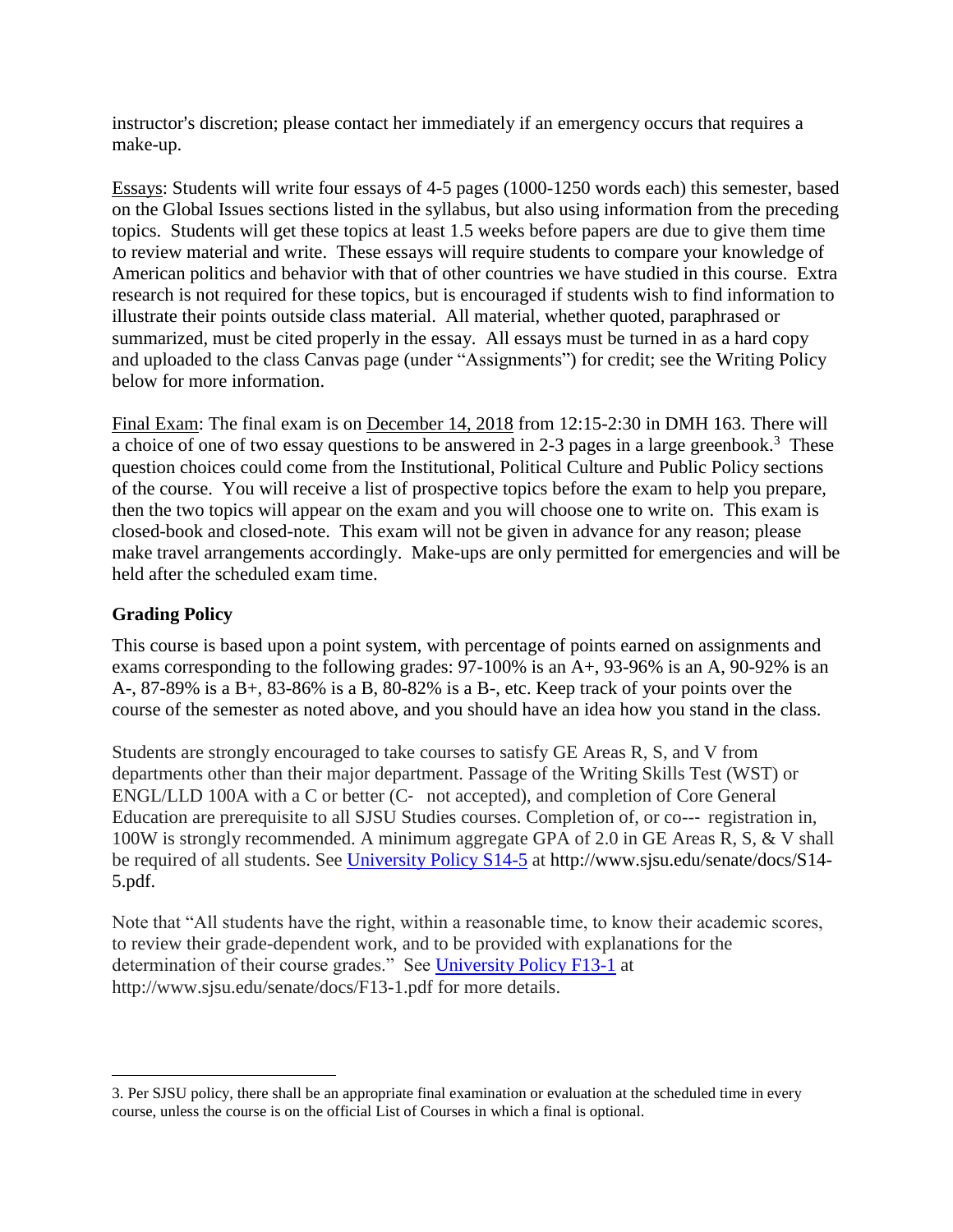## **Classroom Protocol**

This is a course that will consider several controversial issues including diversity and minority rights in American politics, immigration and its effects on American politics and culture, the nature of citizenship and the welfare state in political systems. Students are expected to come prepared to class discussions and conduct themselves in a civil and respectful manner, particularly to their fellow students. With that in mind, students should avoid any colloquial language, characterizations, remarks or outright slurs that pertain to groups in the abstract or to their fellow students in particular. Any remarks made in ways that attack a student's personality or physical characteristics that have nothing to do with his or her actual points in a discussion will not be tolerated. Students may be asked to leave if this occurs.

Laptops may be used during class for the purpose of taking notes, but students are expected to stop typing and participate in discussions when they occur. Cell phones and pagers must be turned off for the duration of class. No texting is permitted during class for any reason. If a cell phone rings during class, the instructor reserves the right to answer it; if you are texting, the instructor reserves the right to ask you to leave the classroom.

Recordings of lectures for personal use outside of class is permitted, provided the instructor is consulted and approves such recording. Common courtesy and professional behavior dictate that you notify someone when you are recording him/her. You must obtain the instructor's permission to make audio or video recordings in this class. Such permission allows the recordings to be used for your private, study purposes only. The recordings are the intellectual property of the instructor; you have not been given any rights to reproduce or distribute the material. If you feel you may need to do this, please contact Dr. Pinnell and clear this with her at the start of the course.

## **Policy on Submitting Written Work in this Course**

In order to make sure all students complete their work under equal and fair conditions and to facilitate turnaround on grading, the following policy applies to submitting written work (essays written outside of class) for this course:

1) Students must submit their work by the day designated in the syllabus, barring an emergency that is verifiable in writing. Other situations where a student may not be able to turn in an assignment on time require contacting the instructor before or on the date of submission to get an extension. Extensions will be granted at the instructor's discretion.

2) All written assignments must be submitted as hard copies on the day they are due to qualify for full credit. No assignments may be submitted via e-mail for any reason. Late hard copies of papers will lose the equivalent of one letter grade per day (if 80 points, then 8 points a day) late, barring an excused emergency or an extension granted by the instructor.

3) The four essays must also be uploaded via the Canvas page under "Assignments" in order to qualify for credit, as this will check the paper for source use via Turnitin. If the paper is not submitted to the Canvas page, it is not considered "turned in." Uploads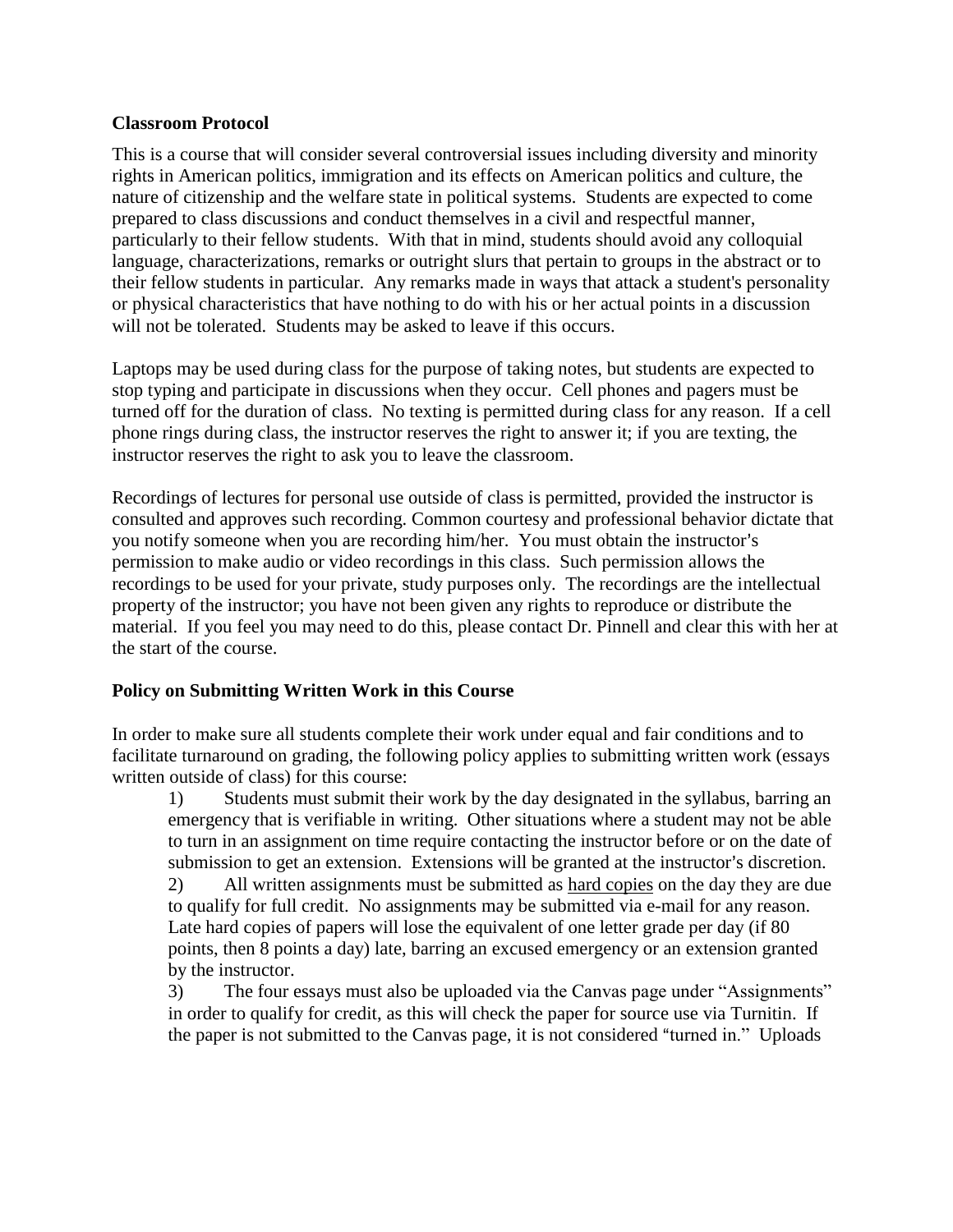are due by 11:59 p.m. on the due date for the paper. Late uploads are possible, but papers will not be graded until the upload occurs.<sup>4</sup>

4) If a student must turn in a hard copy late due to an emergency, the student should submit the work as soon as possible and provide the written verification of the emergency with the hard copy, to restore any lost grade points as well as have the work graded.

5) The last day for submission of any late work due to an emergency or extension is the last actual lecture day of the session (December 10th).<sup>5</sup> It is also the last day that points can be corrected on late work if an emergency is verified. After this point, the only work that will be accepted for grading from students is the final exam.

6) Barring adjustments to grade points on late work because of an emergency, all grades on written work are final.

Students at the college level are expected to submit written work that fits the grammatical, stylistic and citation expectations for college-level work in English. All written assignments in this course are therefore graded in two ways: both in terms of content (information in terms of logic, quality of evidence, etc.) and in terms of writing. If you are at all uncomfortable with writing at the college level, you need to take steps to rectify this. The instructor is willing to preview rough drafts of work in office hours before assignments are due to provide feedback. You may also want to see the instructor after assignments are handed back if comments indicate that there are specific errors in argument or writing.

Due to the accelerated schedule of this course, there are no opportunities for rewrites in this course. At this level of academic work, you should be prepared to submit work that is ready for scrutiny in your first effort.

## **Collaboration and Source Use Policy**

 $\overline{a}$ 

The University has a clear policy on Academic Integrity, but I feel that some issues need to be made more explicit within the body of this syllabus.

The following actions on papers could be considered plagiarism:

- 1) Copying words or passages of text from an in-class (lecture, discussion, slides, text or assigned reading) source without proper quotation and citation;
- 2) Using ideas, definitions or arguments from in-class sources, even if paraphrased or summarized, without proper citation;
- 3) Copying words or passages of text from sources outside of class (including electronic sources) without proper quotation and citation;
- 4) Using ideas, definitions or arguments sources outside of class, even if paraphrased or summarized, without proper citation.

Per the SJSU Academic Integrity Policy, you may not submit work done in another course, in whole or in part, for evaluation in this course without prior instructor approval. This includes your own writing for another course – that is actually a form of plagiarism as well as cheating.

<sup>4</sup> . I strongly suggest that you verify your uploads to Canvas when you do them, as Turnitin on Canvas does not always accept files, or evaluate them after accepting them. .pdf files appear to work best.

<sup>5</sup> . While I make a commitment to grade and hand back all work by the final exam date, that commitment may be relaxed if you turn in late papers on the  $10<sup>th</sup>$ , given that this leaves a four-day window for grading.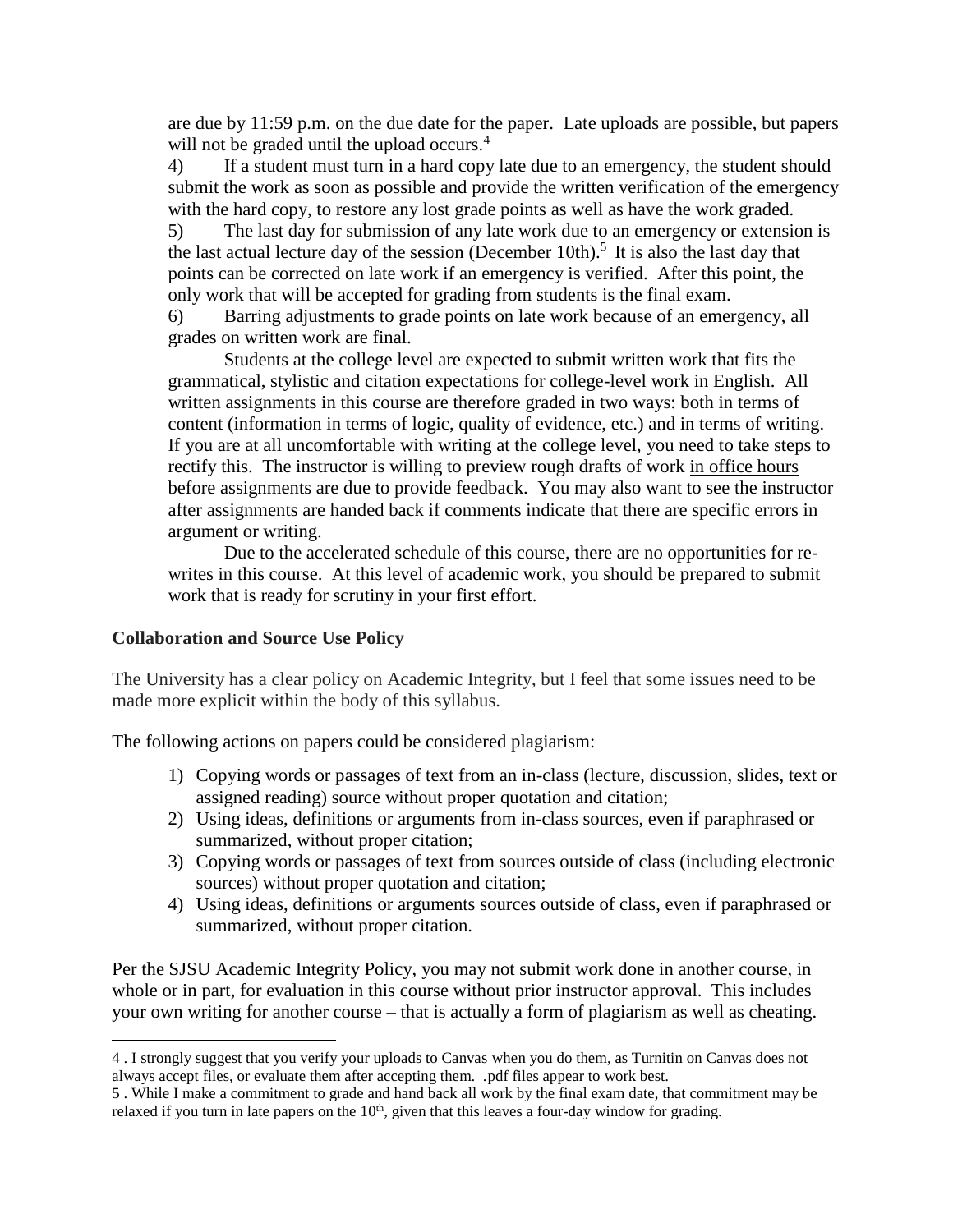You are not permitted to collaborate with other students on written work in this class unless expressly permitted by the instructor. If collaboration is permitted, it will be made clear in the requirements for the assignment; you should not assume you can do this.

Collaboration in preparing for exams such as sharing notes before exams and group study is encouraged, but keep in mind that there may be more than one answer to an exam question.

If there are issues with source use or possible cheating, it is the policy of SJSU for the instructor to have a face-to-face meeting with a student to clarify the issue and particulars before any decisions are made about possible sanctions. Serious infractions must be reported to the University per the Academic Integrity Policy for recording purposes, and possible administrative action.

To sum up – the University is serious about cheating and plagiarism, and so is your instructor. If you are concerned about how to cite and use sources, come to office hours, consult the Library sources on how to deal with these issues [\(http://library.sjsu.edu/research-support/research\)](http://library.sjsu.edu/research-support/research), or one of the writing centers for assistance.

## **Final Exam Policy**

Per University Policy S17-1, all classes must have a culminating activity that finishes the class; if a sit-down final, it must be held during the scheduled date and time for the class, which for this class is December  $14<sup>th</sup>$ , 2018 from 12:15-2:30 p.m. in our regular classroom. No final will be held before this scheduled time, and you should plan on taking the test at this time unless you have a verifiable emergency, or three or more scheduled finals in one day and you contact me no later than three weeks before the last day of class (December  $10<sup>th</sup>$ ). If you fall into one of these categories, a makeup exam is possible, on the scheduled makeup day of December 19<sup>th</sup>. Please see the relevant policy at<http://www.sjsu.edu/senate/docs/S17-1.pdf> for more information.

## **University Policies**

Per University Policy S16-9, university-wide policy information relevant to all courses, such as academic integrity, accommodations, etc. will be available on Office of Graduate and Undergraduate Programs' [Syllabus Information web page](http://www.sjsu.edu/gup/syllabusinfo/) at [http://www.sjsu.edu/gup/syllabusinfo/.](http://www.sjsu.edu/gup/syllabusinfo/) Please peruse these policies at the link, which cover academic integrity, religious holidays and recording information in class. The guidelines for accommodations for disabilities are also included under the AEC link.

## **Disclaimer**

All information in this syllabus, including due dates for evaluation instruments such as exams or papers may be subject to change with fair notice by the instructor, the Department of Political Science or San Jose State University.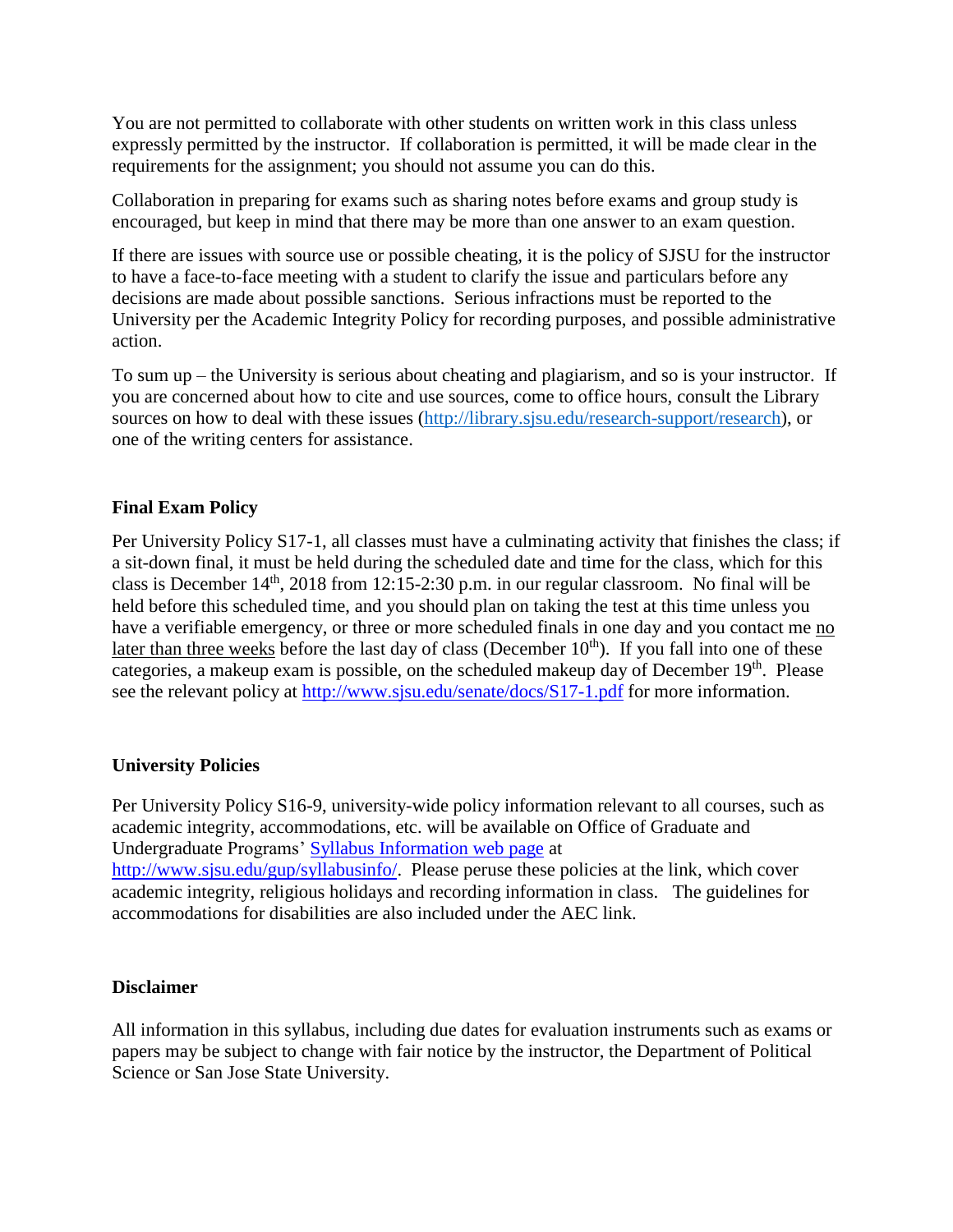# **Pols 170 V: Course Schedule**

## **Course Schedule**

| Week    | <b>Date</b>   | <b>Topics, Readings, Assignments, Deadlines</b>                                                                                                                                                                                                                                     |
|---------|---------------|-------------------------------------------------------------------------------------------------------------------------------------------------------------------------------------------------------------------------------------------------------------------------------------|
| $1-2$   | $8/22 - 8/29$ | Course Introduction; Institutional Topic 1: U.S. Constitution and Federal Politics<br>in Comparison                                                                                                                                                                                 |
|         |               | WTP, Chs, 2-3                                                                                                                                                                                                                                                                       |
|         |               | Smith, Chs. 2-4                                                                                                                                                                                                                                                                     |
|         |               | Additional reading:                                                                                                                                                                                                                                                                 |
|         |               | Constitution of South Africa (1996), Chapters 1 and 2 (use link to access:<br>http://www.gov.za/documents/constitution-republic-south-africa-1996)                                                                                                                                  |
|         | 9/3           | <b>Labor Day - NO CLASS</b>                                                                                                                                                                                                                                                         |
| $3 - 6$ | $9/5 - 9/26$  | <b>Institutional Topic 2: Legislative, Executive and Judicial Structures</b>                                                                                                                                                                                                        |
|         |               | WTP, Chs. 9-10, 12                                                                                                                                                                                                                                                                  |
|         |               | Smith, Chs. 5-7                                                                                                                                                                                                                                                                     |
|         |               | League of Women Voters, Ch. 6                                                                                                                                                                                                                                                       |
|         |               | Epstein, Lee and Jeffrey A. Segal. "Politics, Presidents and Judging," in Advice<br>and Consent: The Politics of Judicial Appointments (New York: Oxford<br>University Press, 2005), 117-141, ProQuest Ebook Central. (Electronic book: use<br>SJSU Library website to access).     |
|         |               | See Canvas under Notes for "Bureaucracy" notes.                                                                                                                                                                                                                                     |
| 6       | 9/24          | Global Issues Topic 1: What Does it Mean When We Say Government is<br>"Legitimate?"                                                                                                                                                                                                 |
|         |               | Fisher, Louis. "Presidential Unilateral Actions: Constitutional and Political<br>Checks," Congress and the Presidency 42 (2015): 293-316. (On Canvas)                                                                                                                               |
|         |               | Liptak, Adam and Michael D. Shear. "Trump's Travel Ban is Upheld by U.S.<br>Supreme Court," New York Times, 26 June 2018,<br>(https://www.nytimes.com/2018/06/26/us/politics/supreme-court-trump-travel-<br>$\frac{\text{ban.html}}{\text{bin.html}}$ (On-line: use link to access) |
|         |               | Weber, Max. "Politics as a Vocation" (excerpt), in From Max Weber: Essays in<br>Sociology, Gerth, H.H. and C. Wright Mills, eds., 77-79. New York: Oxford<br>University Press, 1946. (On Canvas)                                                                                    |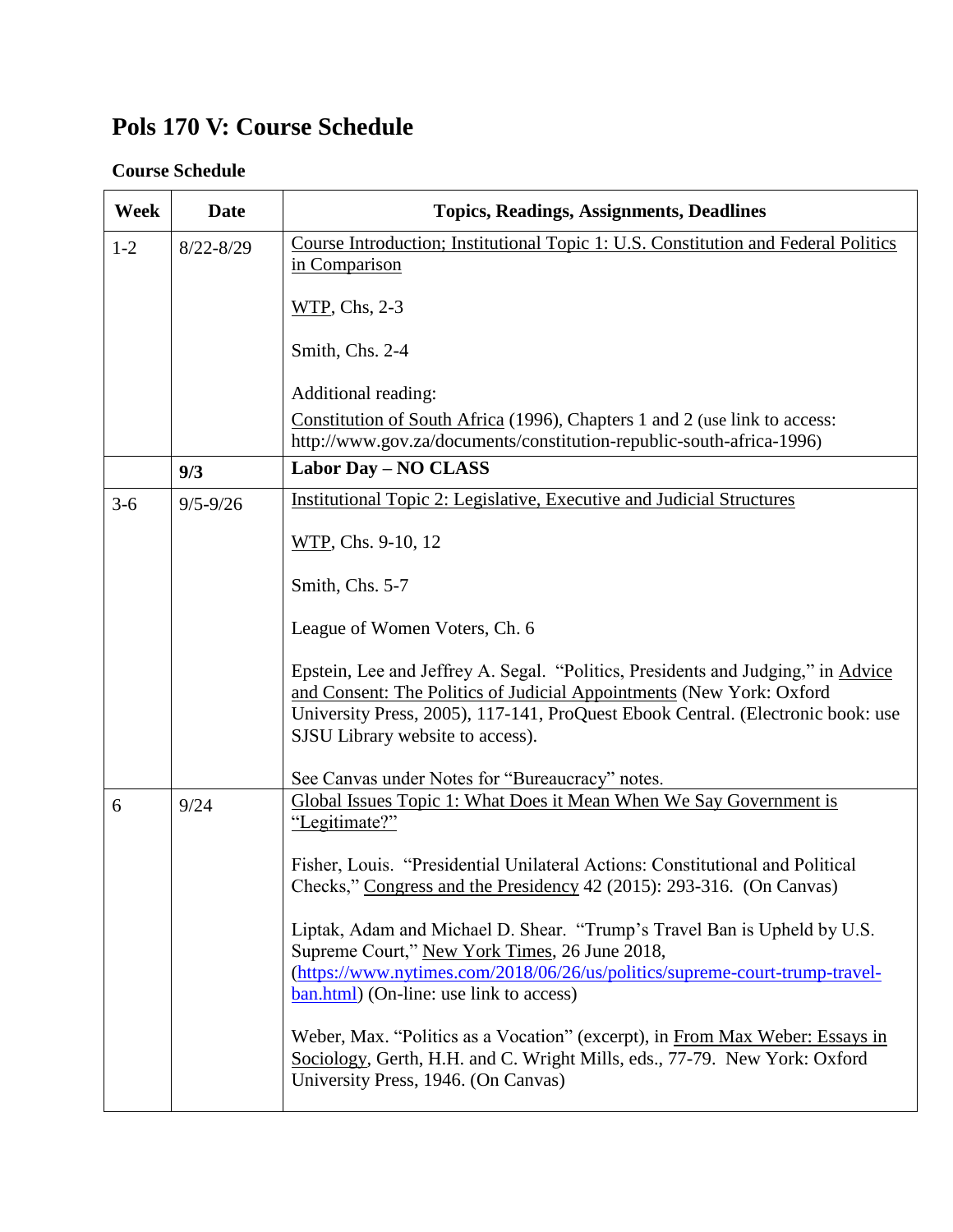| Week      | <b>Date</b>   | <b>Topics, Readings, Assignments, Deadlines</b>                                                                                                                                                                                                                                 |
|-----------|---------------|---------------------------------------------------------------------------------------------------------------------------------------------------------------------------------------------------------------------------------------------------------------------------------|
|           |               | See Canvas under Handouts for questions for this discussion.                                                                                                                                                                                                                    |
|           |               | Essay 1 due (Topic goes out on 9/24; due 10/3.)                                                                                                                                                                                                                                 |
| $7 - 8$   | $10/1 - 10/3$ | <b>Institutional Topic 3: California Institutions</b>                                                                                                                                                                                                                           |
|           |               | League of Women Voters, Chs, 4-5                                                                                                                                                                                                                                                |
| $8 - 10$  | 10/8-10/22    | <b>Institutional Topic 4: Electoral Structures and Party Politics</b>                                                                                                                                                                                                           |
|           |               | Global Issues Topic 2: Why Do People Vote?                                                                                                                                                                                                                                      |
|           |               | $WTP$ , Ch. 7                                                                                                                                                                                                                                                                   |
|           |               | Smith, Chs, 9-10                                                                                                                                                                                                                                                                |
|           |               | League of Women Voters, Chs. 1-3                                                                                                                                                                                                                                                |
|           |               | Birch, Sarah. "Normative Arguments For and Against Compulsory Voting," in<br>Full Participation: A Comparative Study of Compulsory Voting, (UK: Manchester<br>University Press, 2009), 40-58, ProQuest Ebook Central. (Electronic book: use<br>SJSU Library catalog to access). |
|           |               | Hajnal, Zoltan, Nazita Lajevardi and Lindsay Nielson. "Voter Identification Laws<br>and the Suppression of Minority Votes," Journal of Politics 79, No. 2 (January<br>2017): 363-369. (On Canvas)                                                                               |
|           |               | Lopez, German, "A Major Study Finding That Voter ID Laws Hurts Minorities<br>Isn't Standing Up Well Under Scrutiny," Vox, 15 March 2017<br>https://www.vox.com/identities/2017/3/15/14909764/study-voter-id-racism (On-<br>line: use link to access)                            |
|           |               | See Canvas under Notes for "Electoral Systems" notes.                                                                                                                                                                                                                           |
|           |               | See Canvas under Handouts for discussion questions.                                                                                                                                                                                                                             |
|           |               | Essay 2 due (topics goes out $10/17$ ; due $10/24$ )                                                                                                                                                                                                                            |
| $10 - 11$ | 10/22-10/29   | Institutional Topic 5: Civil Liberties and Civil Rights                                                                                                                                                                                                                         |
|           |               | $WTP$ , Ch. 4                                                                                                                                                                                                                                                                   |
|           |               | Smith, Ch. 12                                                                                                                                                                                                                                                                   |
|           |               | Lieberman, Robert C. "Weak State, Strong Policy," in Shaping Race Policy: The<br>United States in Comparative Perspective (Princeton, NJ: Princeton University<br>Press, 2005), 174-201, ProQuest Ebook Central. (Electronic book: use SJSU                                     |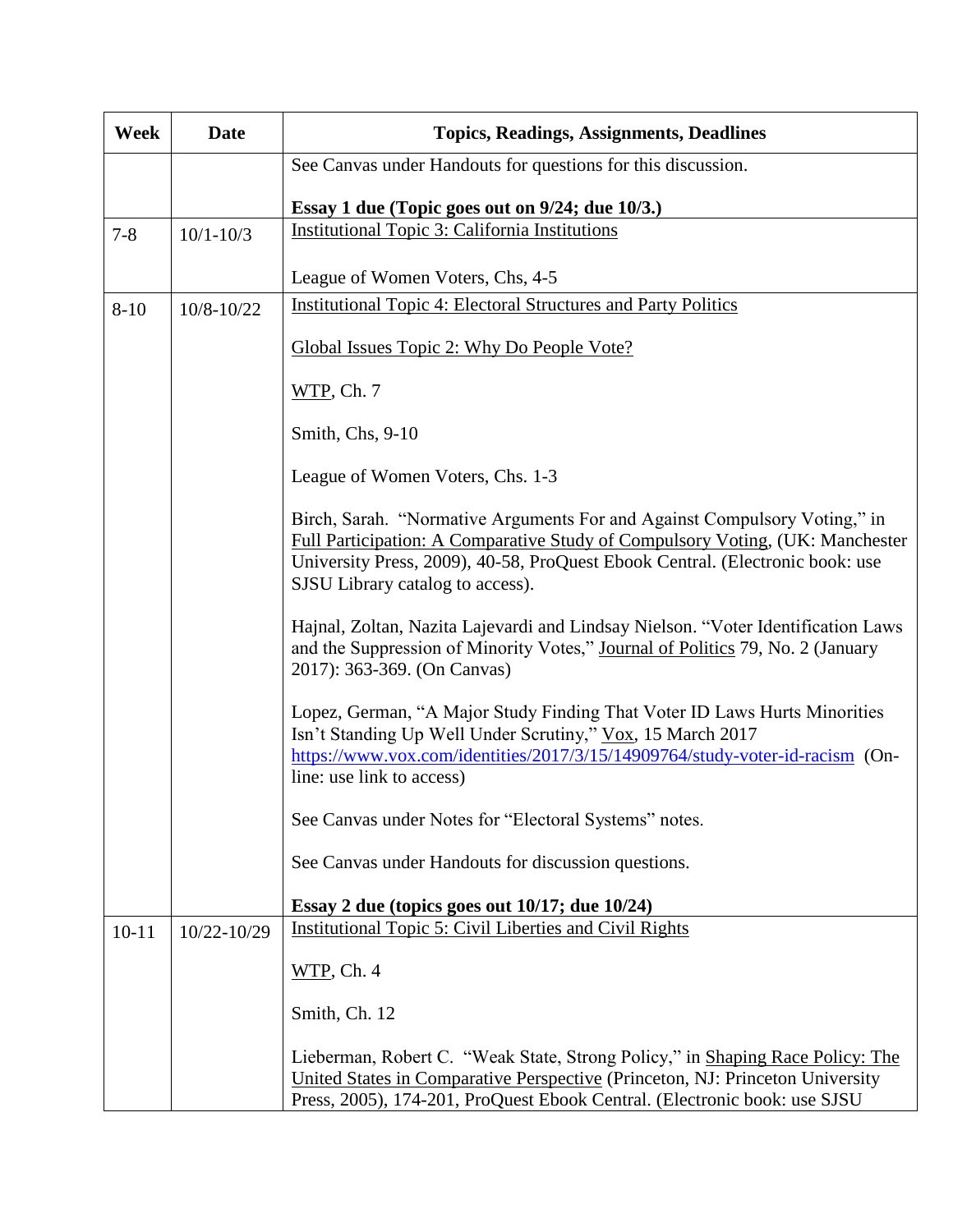| Week      | <b>Date</b>    | <b>Topics, Readings, Assignments, Deadlines</b>                                                                                                                                                                                                                                                          |
|-----------|----------------|----------------------------------------------------------------------------------------------------------------------------------------------------------------------------------------------------------------------------------------------------------------------------------------------------------|
|           |                | Library catalog to access).                                                                                                                                                                                                                                                                              |
| 12        | 10/31          | Midterm (in class)                                                                                                                                                                                                                                                                                       |
| $11 - 13$ | $11/5 - 11/14$ | Public Policy Topic: Social Insurance and the Concept of a "Safety Net"                                                                                                                                                                                                                                  |
|           |                | Global Issues Topic 3: Do We Need To Rethink the Welfare State?                                                                                                                                                                                                                                          |
|           |                | WTP, Ch. 13 (pgs. 412-431)                                                                                                                                                                                                                                                                               |
|           |                | Kautto, Mikko. "The Nordic Countries," in The Oxford Handbook of the Welfare<br>State, Castles, Francis G, Stephan Leibfried, Jane Lewis, Herbert Obinger and<br>Christopher Pierson, eds., 586-600. New York, NY: Oxford University Press,<br>2010. (On Canvas)                                         |
|           |                | Lieberman, Robert C. "The Roots of Welfare Incorporation," in Shaping Race<br>Policy: The United States in Comparative Perspective Princeton, NJ: Princeton<br>University Press, 2005), 57-74, ProQuest Ebook Central. (Electronic book: use<br>SJSU Library catalog to access)                          |
|           |                | Sherman, Jennifer. "Workers and Welfare: Poverty, Coping Strategies, and<br>Substance Abuse," in Those Who Work, Those Who Won't: Poverty, Morality,<br>and Family in Rural America, 55-100. Minneapolis, MN: University of<br>Minnesota Press, 2009. (On Canvas)                                        |
|           |                | See Canvas under Handouts for discussion questions.                                                                                                                                                                                                                                                      |
|           |                | Essay 3 due (topics go out on 11/7; due 11/19)                                                                                                                                                                                                                                                           |
|           | 11/12          | <b>Veterans Day (Observed) - NO CLASS</b>                                                                                                                                                                                                                                                                |
| 14        | 11/14-11/19    | Political Culture and Behavior Topic 1: Socialization and Sources of Identity                                                                                                                                                                                                                            |
|           |                | WTP, Chs. 1, 5                                                                                                                                                                                                                                                                                           |
|           |                | Smith, Chs. 1, 11                                                                                                                                                                                                                                                                                        |
|           |                | Recommended: O'Connor, Brendon. "Liberalism and Welfare: The Ideological<br>and Political Roots of the American Welfare System," in A Political History of<br>the American Welfare System: When Ideas Have Consequences, 27-48. New<br>York, NY: Rowman & Littlefield Publishers, Inc, 2004. (On Canvas) |
| 15        | 11/21          | <b>NO CLASS due to Thanksgiving</b>                                                                                                                                                                                                                                                                      |
| $14 - 15$ | 11/19-11/28    | Political Culture and Behavior 2: The Role of Immigration in Political Identity                                                                                                                                                                                                                          |
|           |                | Portes, Alejandro and Ruben G. Rumbaut, "From Immigrants to Ethnics: Identity,                                                                                                                                                                                                                           |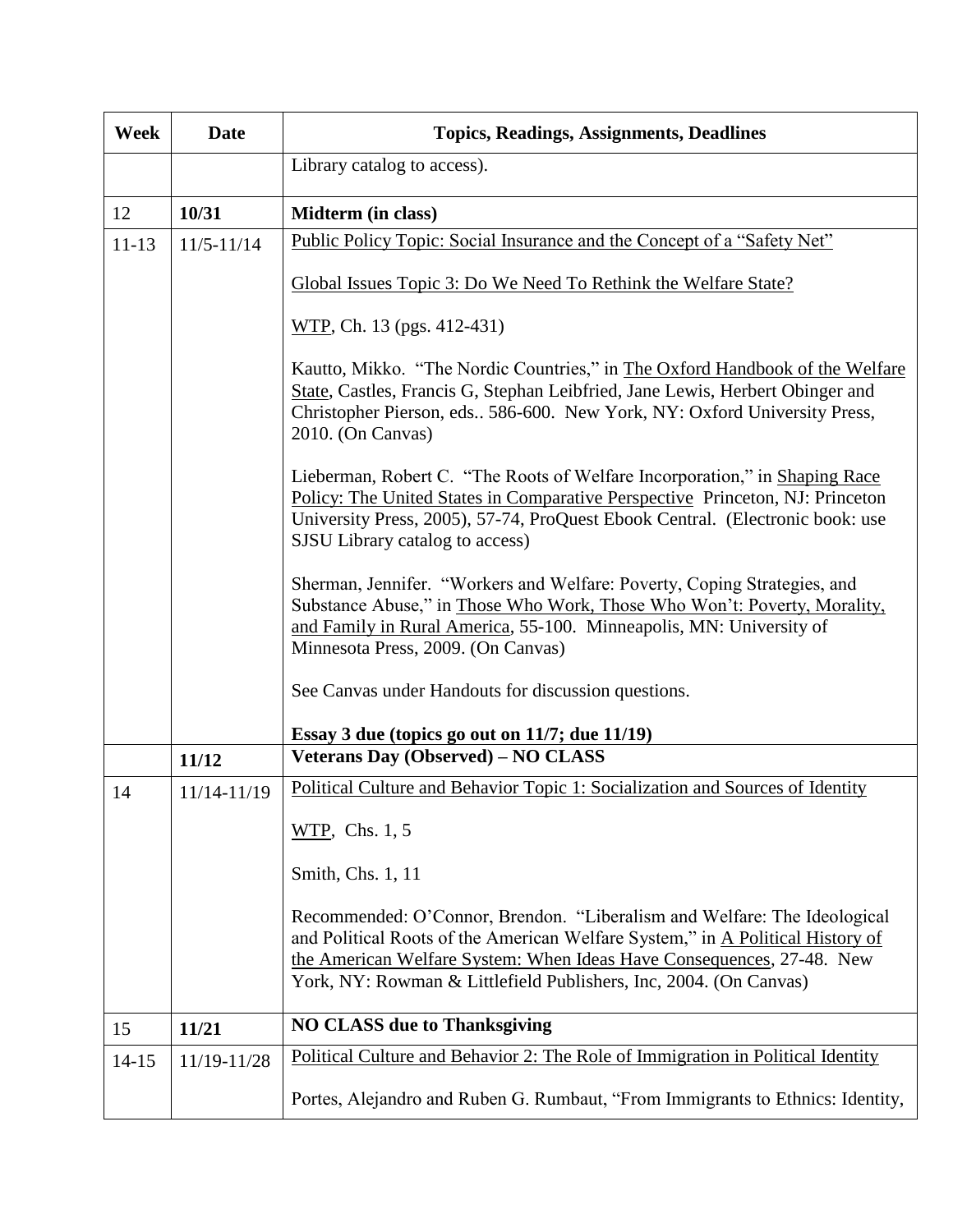| <b>Week</b>   | <b>Date</b>    | <b>Topics, Readings, Assignments, Deadlines</b>                                                                                                                                                                                                                                                     |
|---------------|----------------|-----------------------------------------------------------------------------------------------------------------------------------------------------------------------------------------------------------------------------------------------------------------------------------------------------|
|               |                | Citizenship, and Political Participation," in Immigrant America, 3rd ed., 177-165.<br>Berkeley: University of California Press, 2006. (On Canvas)                                                                                                                                                   |
|               |                | Political Culture and Behavior 3: Immigration Politics in a Globalizing World                                                                                                                                                                                                                       |
|               |                | Chacon, Jennifer M. "Immigration and the Bully Pulpit," Harvard Law Review<br>Forum 130, No. 7 (May 2017): 243-268. (On Canvas)                                                                                                                                                                     |
|               |                | Lockhart, Charles. "Immigration and Citizenship in the United States and Japan,"<br>in The Roots of American Exceptionalism: Institutions, Culture and Policies (New<br>York: Palgrave Macmillan, 2012), 125-158, ProQuest Ebook Central. (Electronic<br>book: use SJSU Library catalog to access). |
| 15            | 11/26          | Global Issues Topic 4: What Does it Mean to Be a Citizen?                                                                                                                                                                                                                                           |
|               |                | Pillai, Sangeetha and George Williams. "Twenty-First Century Banishment:<br>Citizenship Stripping in Common Law Nations." International and Comparative<br>Law Quarterly 66 (July 2017): 521-555. (On Canvas)                                                                                       |
|               |                | Weil, Patrick. "Denaturalization and Denationalization in Comparison (France,<br>the United Kingdom, United States." Philosophy and Social Criticism 43, No. 4-5<br>$(2017): 417-429.$ (On Canvas)                                                                                                  |
|               |                | See Canvas under Handouts for discussion questions.                                                                                                                                                                                                                                                 |
|               |                | Essay 4 due (topics go out on 11/26; due 12/5)                                                                                                                                                                                                                                                      |
| $16-17$       | $12/3 - 12/10$ | Political Culture and Behavior Topic 4: Interest Groups, Mobilization and<br>Campaigns                                                                                                                                                                                                              |
|               |                | WTP, Ch. 8                                                                                                                                                                                                                                                                                          |
|               |                | Smith, Ch. 8                                                                                                                                                                                                                                                                                        |
|               |                | Domhoff, William G. "Parties and Elections," in Who Rules America? 4th ed.,<br>123-146. Boston, MA: McGraw-Hill, 2002. (On Canvas)                                                                                                                                                                  |
|               |                | Final Exam Question Possibilities go out on 12/3                                                                                                                                                                                                                                                    |
| 17            | 12/10          | <b>Final Exam Discussion</b>                                                                                                                                                                                                                                                                        |
|               |                | Last day to submit late or excused work, apart from Final Exam                                                                                                                                                                                                                                      |
| Final<br>Exam | 12/14          | Final Exam, 12:15-2:30 in DMH 163                                                                                                                                                                                                                                                                   |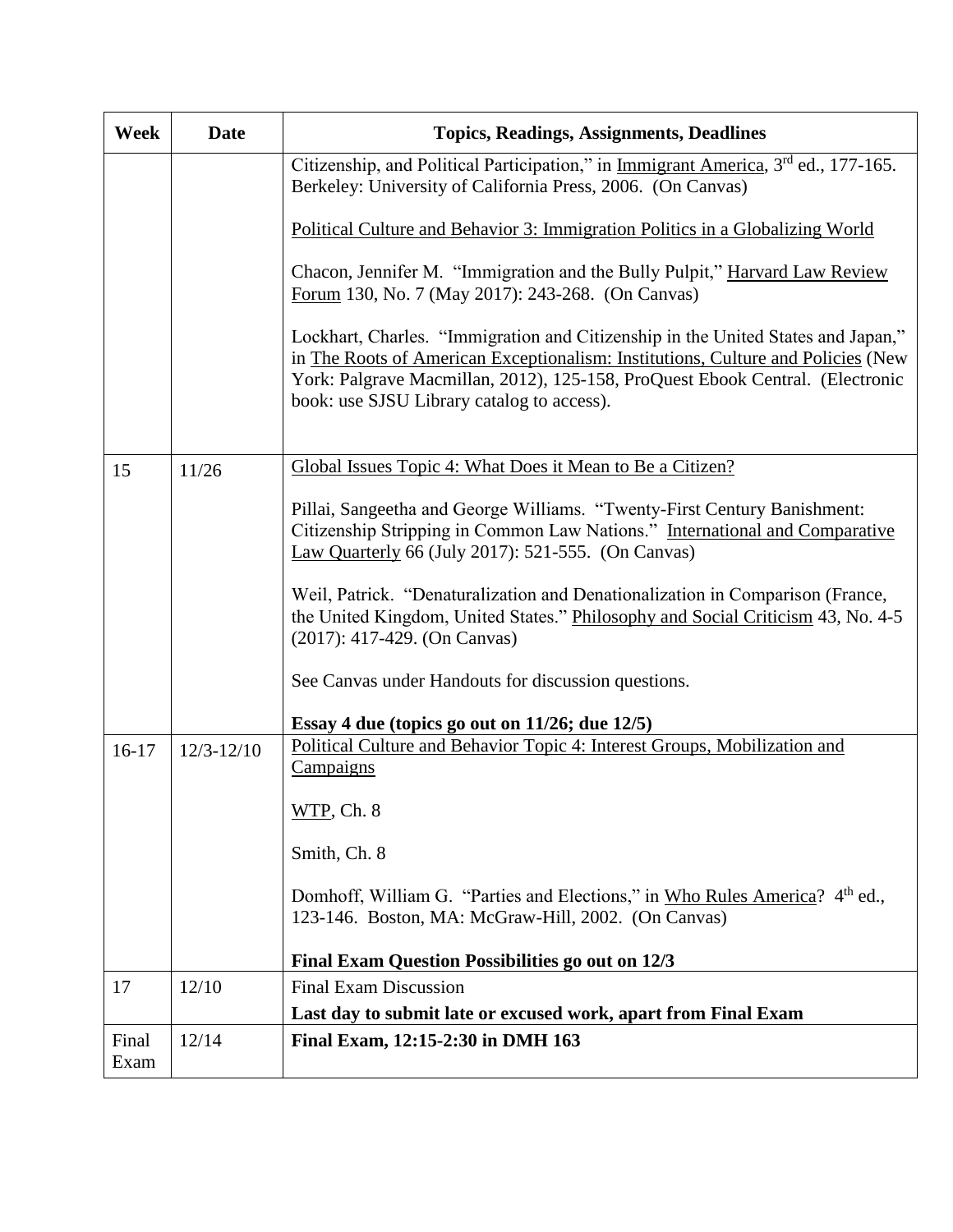#### **Pols 170V – Pinnell**

#### **Essays – Format and Details**

#### Format and Content for Essays

During the semester, you will write four essays concerning the Global Issues topics for this class. Each of these essays will be approximately 4-5 pages each (1000-1250 words, excluding the bibliography). Essays should be typewritten, double-spaced and in 12 point font with 1"margins and page numbers. See the syllabus for a list of due dates for essays; topics for essays will be given out a week before the due date. All essays must be submitted in hard copy form at the start of class and to the Canvas page online by 11:59 p.m. on the due date.<sup>6</sup> No essays may be e-mailed to the instructor for credit. If you are not in class when topics are distributed, it is your responsibility to contact Dr. Pinnell via e-mail to get a copy of the question. Each essay is worth 80 points.

Each essay will require you to make an argument that answers the question, using what you have learned in the class via lecture and the readings. You will be writing these essays after the class discussion for this section, so this should help prepare you in terms of coming up with an argument. Part of the essay grade depends upon use of class materials in your answers; you are not required to do outside research for these essays, although you may do so for additional information. An essay that does not use class materials at all may face a grade deduction. However, mere "information dumping," where you give information from a source but do not use it in a way that shows understanding, will receive a lower grade than an essay that has less information but clearly shows that the writer can understand and apply knowledge.

All materials used in your essay, including lecture or discussion notes, are considered sources of material, and must be cited when used as quotes or sources of information.

All essays will receive grades based upon a point system, with 80 points total possible. 60 of these points will be for content:

- Answering all parts of a question;
- Making an argument;
- Showing an understanding of the concepts needed to answer the question;
- Use of class materials to inform your answers.

#### Twenty points of the essay will be for grammar and citations, as outlined below.

#### Grammar and Citations in Essays

 $\overline{a}$ 

To fulfill the writing requirements of this course, students are expected to perform written work and be evaluated on their ability to write. This means that part of your essay grade will depend upon grammar and citations as well as content. You will have multiple essays this semester, which gives you a chance to improve your writing over time and become comfortable with habits such as citation that will help you in later courses.

Essays that show a minimum of grammatical errors and good use of citations when class materials are used will receive twenty points. Common grammar errors that could receive deductions include:

<sup>6</sup> . Uploads are for source checking purposes only. They are not substitutes for hard copies of the paper, nor do they "stop the clock" on paper deadlines. Please turn in the paper in class.